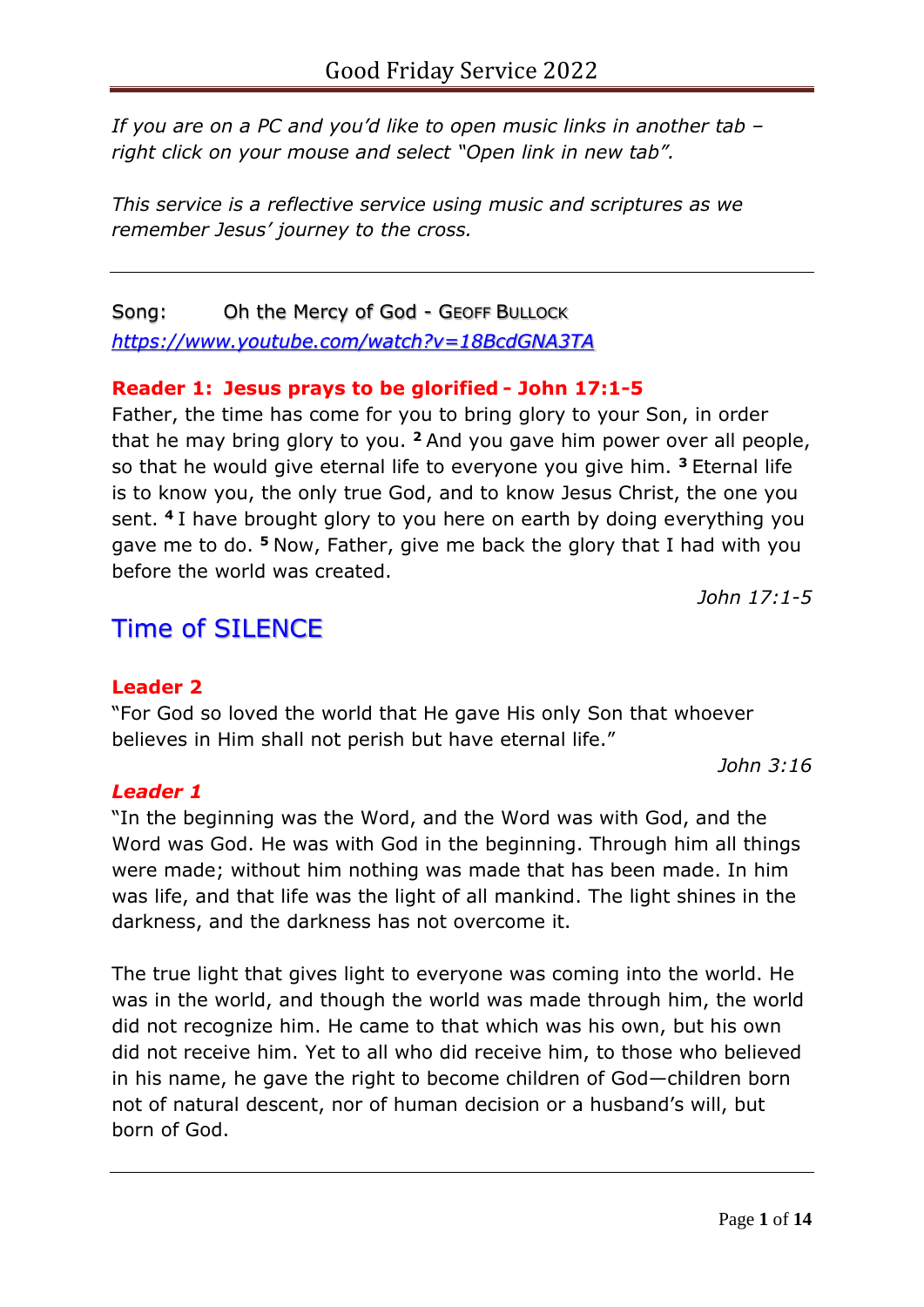The Word became flesh and made his dwelling among us. We have seen his glory, the glory of the one and only Son, who came from the Father, full of grace and truth."

*John 1:1-5, 9-14*

## **THE SERVANT KING (verse 1) -** *<https://youtu.be/GrQiLEO4D5s?t=1>*

GRAHAM KENDRICK

# *(play Verse 1 and chorus only)*

### *Leader 1:*

Christ, being in very nature God, did not consider equality with God something to be used to his own advantage; **<sup>7</sup>** rather, he made himself nothing

- by taking the very nature of a servant, being made in human likeness.
- **<sup>8</sup>** And being found in appearance as a man, he humbled himself by becoming obedient to death
	- even death on a cross!

*Philippians 2:6-8*

## *Response - ALL*

**<sup>9</sup>** Therefore God exalted him to the highest place

and gave him the name that is above every name,

**<sup>10</sup>** that at the name of Jesus every knee should bow,

in heaven and on earth and under the earth,

**<sup>11</sup>** and every tongue acknowledge that Jesus Christ is Lord,

to the glory of God the Father.

*Philippians 2:9-11*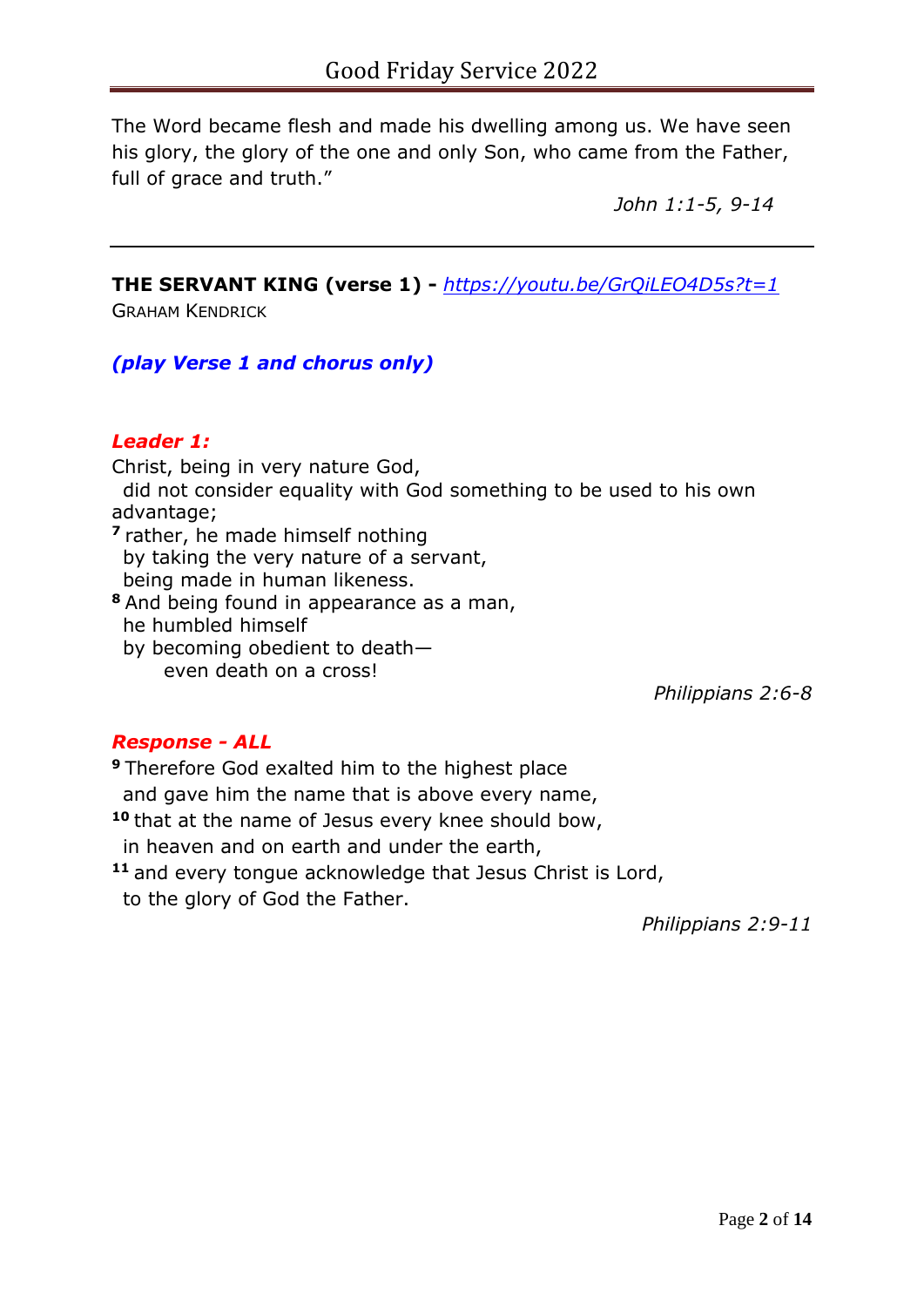Jesus went out as usual to the Mount of Olives, and his disciples followed him. On reaching the place, he said to them, "Pray that you will not fall into temptation." He withdrew about a stone's throw beyond them, knelt down and prayed, "Father, if you are willing, take this cup from me; yet not my will, but yours be done." An angel from heaven appeared to him and strengthened him. And being in anguish, he prayed more earnestly, and his sweat was like drops of blood falling to the ground.

When he rose from prayer and went back to the disciples, he found them asleep, exhausted from sorrow. "Why are you sleeping?" he asked them. "Get up and pray so that you will not fall into temptation."

While he was still speaking a crowd came up, and the man who was called Judas, one of the Twelve, was leading them. He approached Jesus to kiss him, but Jesus asked him, "Judas, are you betraying the Son of Man with a kiss?"

When Jesus' followers saw what was going to happen, they said, "Lord, should we strike with our swords?" And one of them struck the servant of the high priest, cutting off his right ear.

But Jesus answered, "No more of this!" And he touched the man's ear and healed him.

Then Jesus said to the chief priests, the officers of the temple guard, and the elders, who had come for him, "Am I leading a rebellion that you have come with swords and clubs? Every day I was with you in the temple courts, and you did not lay a hand on me. But this is your hour—when darkness reigns."

Then seizing him, they led him away and took him into the house of the high priest.

*Luke 22:39–54a*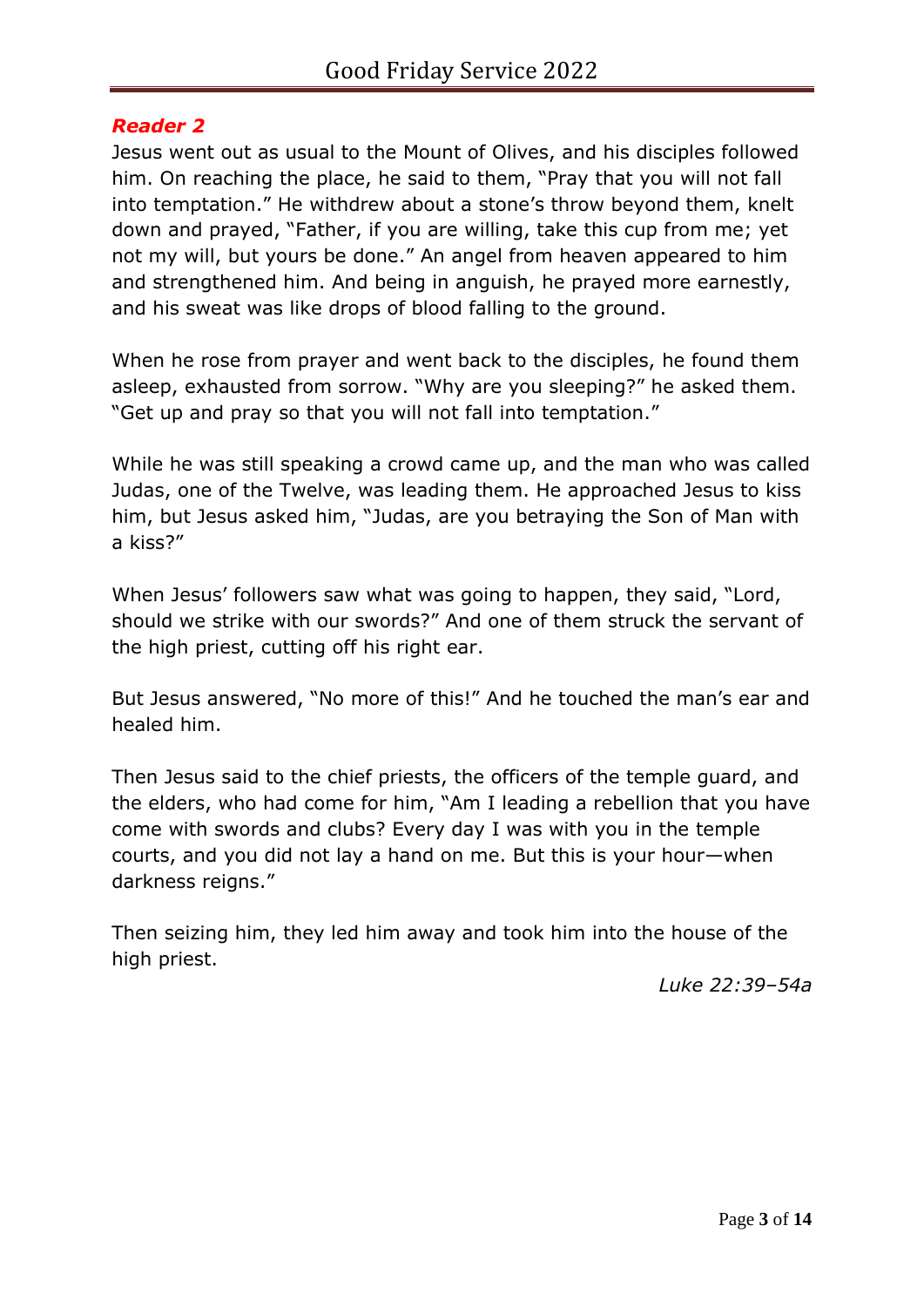**THE SERVANT KING (verse 2) -** GRAHAM KENDRICK *<https://www.youtube.com/watch?v=GrQiLEO4D5s&t=78s>*

# *(play Verse 2 and chorus only)*

## *Reader 1:* **Jesus prays for His disciples – John 17:6-19**

**<sup>6</sup>** You have given me some followers from this world, and I have shown them what you are like. They were yours, but you gave them to me, and they have obeyed you. **<sup>7</sup>** They know that you gave me everything I have. **<sup>8</sup>** I told my followers what you told me, and they accepted it. They know that I came from you, and they believe that you are the one who sent me. **<sup>9</sup>** I am praying for them, but not for those who belong to this world. My followers belong to you, and I am praying for them. **<sup>10</sup>** All that I have is yours, and all that you have is mine, and they will bring glory to me.

**<sup>11</sup>** Holy Father, I am no longer in the world. I am coming to you, but my followers are still in the world. So keep them safe by the power of the name that you have given me. Then they will be one with each other, just as you and I are one. **<sup>12</sup>** While I was with them, I kept them safe by the power you have given me. I guarded them, and not one of them was lost, except the one who had to be lost. This happened so that what the Scriptures say would come true.

**<sup>13</sup>** I am on my way to you. But I say these things while I am still in the world, so that my followers will have the same complete joy that I do. **<sup>14</sup>** I have told them your message. But the people of this world hate them, because they don't belong to this world, just as I don't.

**<sup>15</sup>** Father, I don't ask you to take my followers out of the world, but keep them safe from the evil one. **<sup>16</sup>** They don't belong to this world, and neither do I. **<sup>17</sup>** Your word is the truth. So let this truth make them completely yours. **<sup>18</sup>** I am sending them into the world, just as you sent me. **<sup>19</sup>** I have given myself completely for their sake, so that they may belong completely to the truth.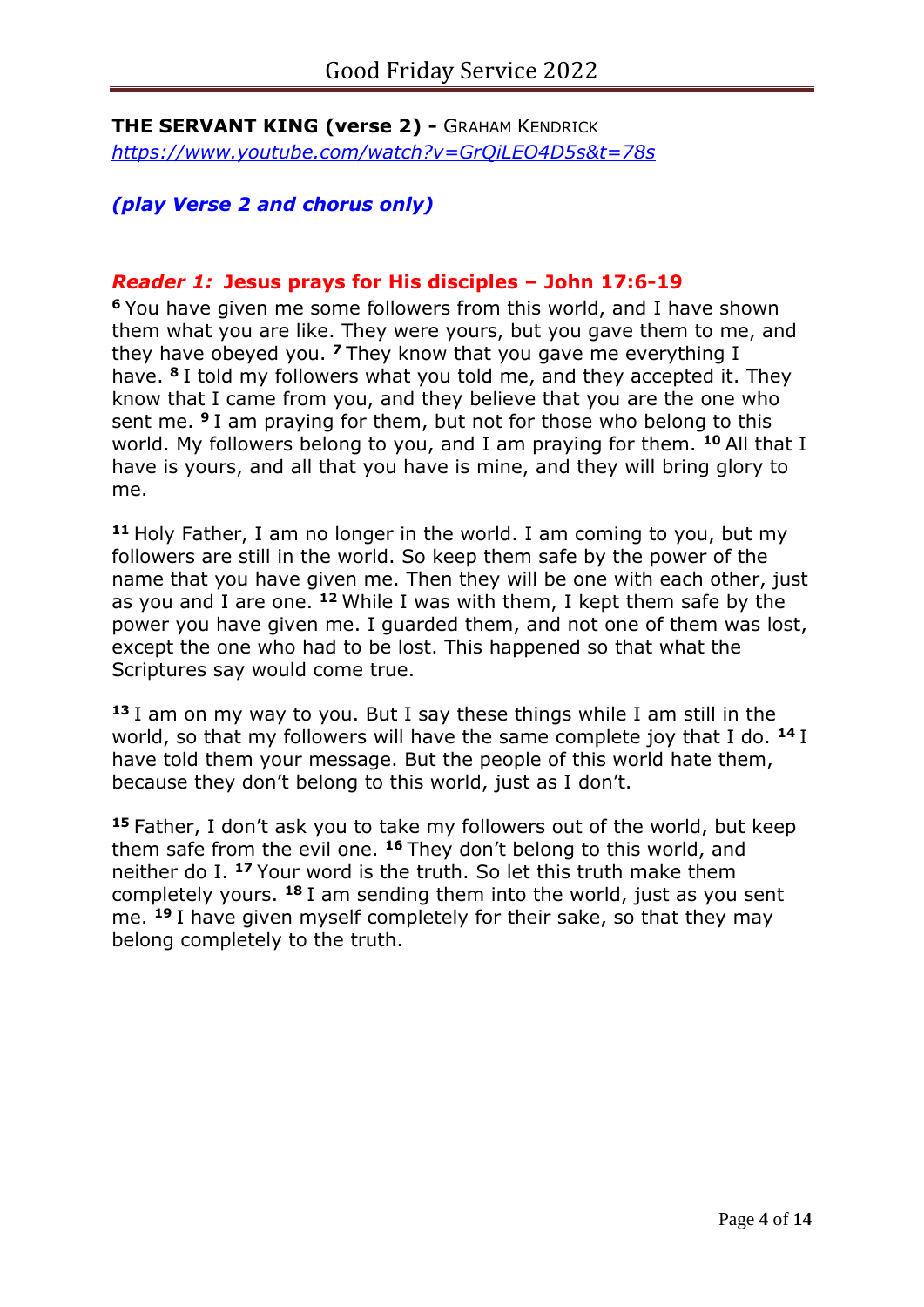Peter followed at a distance. And when some there had kindled a fire in the middle of the courtyard and had sat down together, Peter sat down with them. A servant girl saw him seated there in the firelight. She looked closely at him and said, "This man was with him."

But he denied it. "Woman, I don't know him," he said.

A little later someone else saw him and said, "You also are one of them."

"Man, I am not!" Peter replied.

About an hour later another asserted, "Certainly this fellow was with him, for he is a Galilean."

Peter replied, "Man, I don't know what you're talking about!" Just as he was speaking, the rooster crowed. The Lord turned and looked straight at Peter. Then Peter remembered the word the Lord had spoken to him: "Before the rooster crows today, you will disown me three times." And he went outside and wept bitterly.

*Luke 22:54b–62*

## *Leader 2*

<sup>1</sup>Who has believed our message, and to whom has the arm of the LORD been revealed? **<sup>2</sup>** He grew up before him like a tender shoot, and like a root out of dry ground. He had no beauty or majesty to attract us to him, nothing in his appearance that we should desire him. **<sup>3</sup>** He was despised and rejected by mankind, a man of suffering, and familiar with pain. Like one from whom people hide their faces he was despised, and we held him in low esteem.

# *Response – ALL*

**<sup>4</sup>Surely he took up our pain and bore our suffering, yet we considered him punished by God, stricken by him, and afflicted. <sup>5</sup> But he was pierced for our transgressions, he was crushed for our iniquities; the punishment that brought us peace was on him, and by his wounds we are healed.**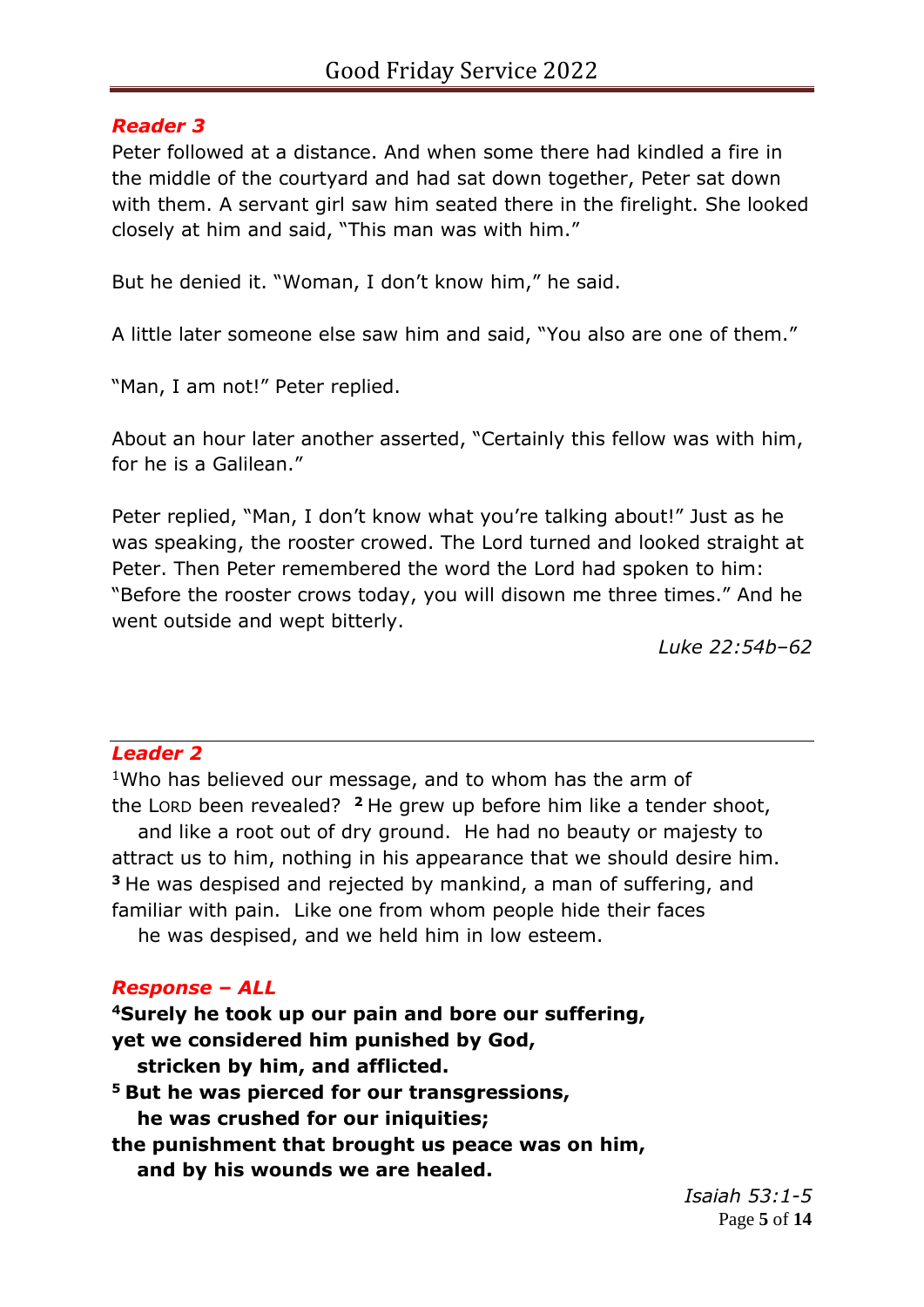The men who were guarding Jesus began mocking and beating him. They blindfolded him and demanded, "Prophesy! Who hit you?" And they said many other insulting things to him.

At daybreak the council of the elders of the people, both the chief priests and the teachers of the law, met together, and Jesus was led before them. "If you are the Messiah," they said, "tell us."

Jesus answered, "If I tell you, you will not believe me, and if I asked you, you would not answer. But from now on, the Son of Man will be seated at the right hand of the mighty God."

They all asked, "Are you then the Son of God?"

He replied, "You say that I am."

Then they said, "Why do we need any more testimony? We have heard it from his own lips."

*Mark 14:53-65*

**GLORIFIED -** SHAUN GRIFFITHS - *<https://youtu.be/5c9231AH5FU?t=15>*

#### *Leader 1*

**<sup>6</sup>** We all, like sheep, have gone astray, each of us has turned to our own way; and the LORD has laid on him the iniquity of us all.

## *Response - All*

**<sup>7</sup> He was oppressed and afflicted, yet he did not open his mouth; he was led like a lamb to the slaughter,**

 **and as a sheep before its shearers is silent, so he did not open his mouth.**

*Isaiah 53:6-7*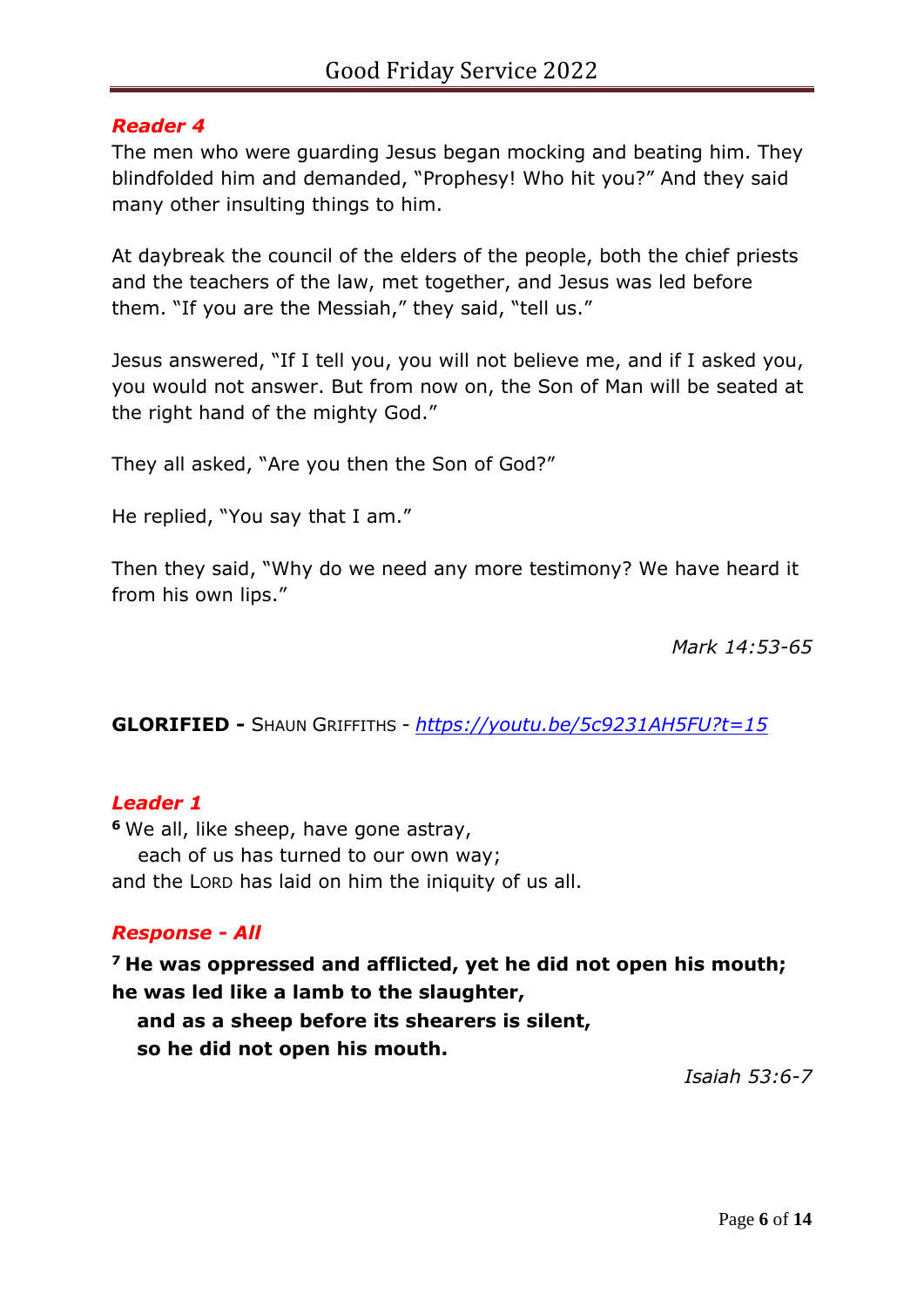Then the whole assembly rose and led him off to Pilate. And they began to accuse him, saying, "We have found this man subverting our nation. He opposes payment of taxes to Caesar and claims to be Messiah, a king."

So Pilate asked Jesus, "Are you the king of the Jews?"

"You have said so," Jesus replied.

Then Pilate announced to the chief priests and the crowd, "I find no basis for a charge against this man."

But they insisted, "He stirs up the people all over Judea by his teaching. He started in Galilee and has come all the way here."

On hearing this, Pilate asked if the man was a Galilean. When he learned that Jesus was under Herod's jurisdiction, he sent him to Herod, who was also in Jerusalem at that time.

When Herod saw Jesus, he was greatly pleased, because for a long time he had been wanting to see him. From what he had heard about him, he hoped to see him perform a sign of some sort. He plied him with many questions, but Jesus gave him no answer. The chief priests and the teachers of the law were standing there, vehemently accusing him. Then Herod and his soldiers ridiculed and mocked him. Dressing him in an elegant robe, they sent him back to Pilate. That day Herod and Pilate became friends—before this they had been enemies.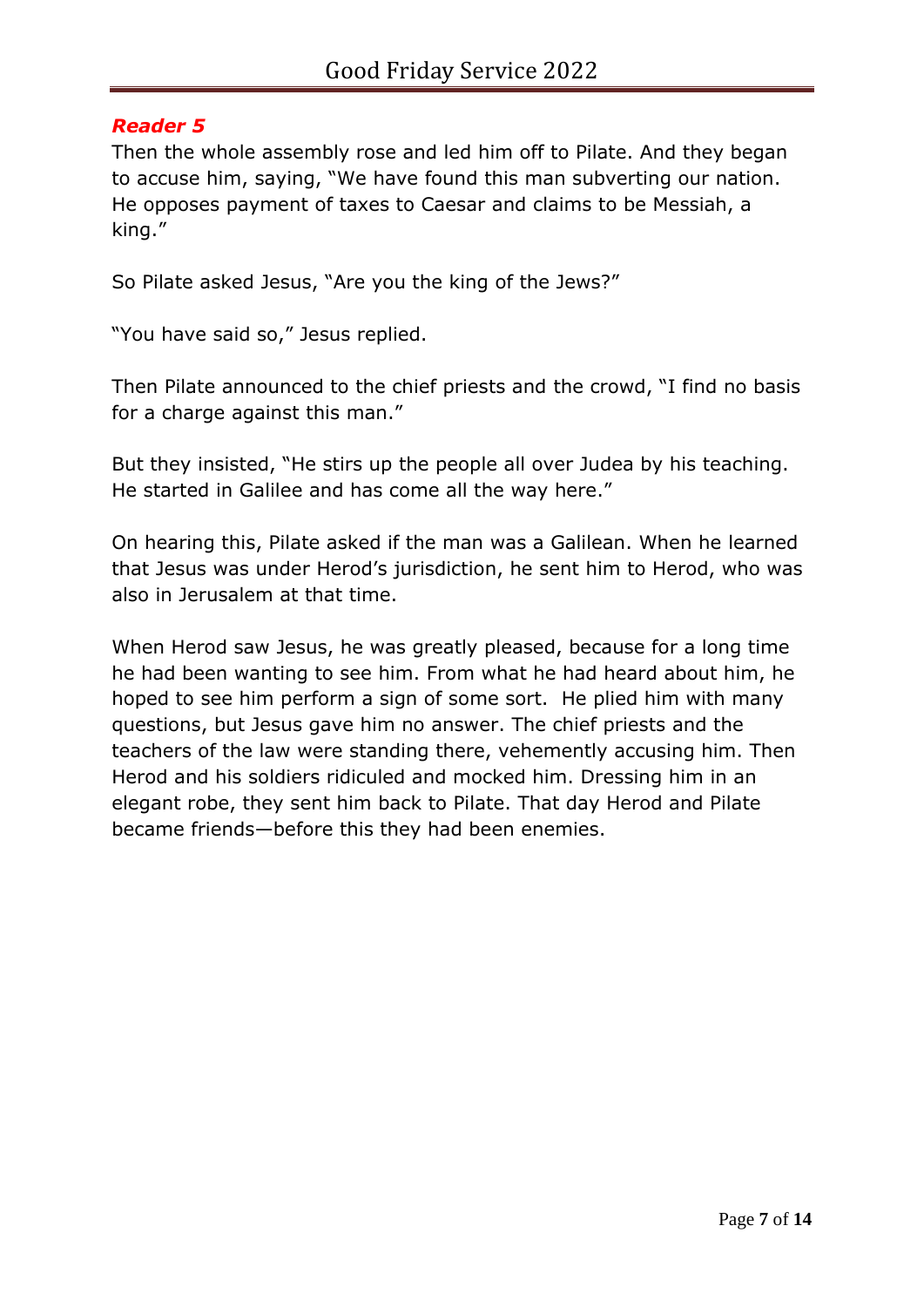Pilate called together the chief priests, the rulers and the people, and said to them, "You brought me this man as one who was inciting the people to rebellion. I have examined him in your presence and have found no basis for your charges against him. Neither has Herod, for he sent him back to us; as you can see, he has done nothing to deserve death. Therefore, I will punish him and then release him."

But the whole crowd shouted, "Away with this man! Release Barabbas to us!" (Barabbas had been thrown into prison for an insurrection in the city, and for murder.)

Wanting to release Jesus, Pilate appealed to them again. But they kept shouting, "Crucify him! Crucify him!"

For the third time he spoke to them: "Why? What crime has this man committed? I have found in him no grounds for the death penalty. Therefore I will have him punished and then release him."

But with loud shouts they insistently demanded that he be crucified, and their shouts prevailed. So Pilate decided to grant their demand. He released the man who had been thrown into prison for insurrection and murder, the one they asked for, and surrendered Jesus to their will.

*Luke 23:1-25*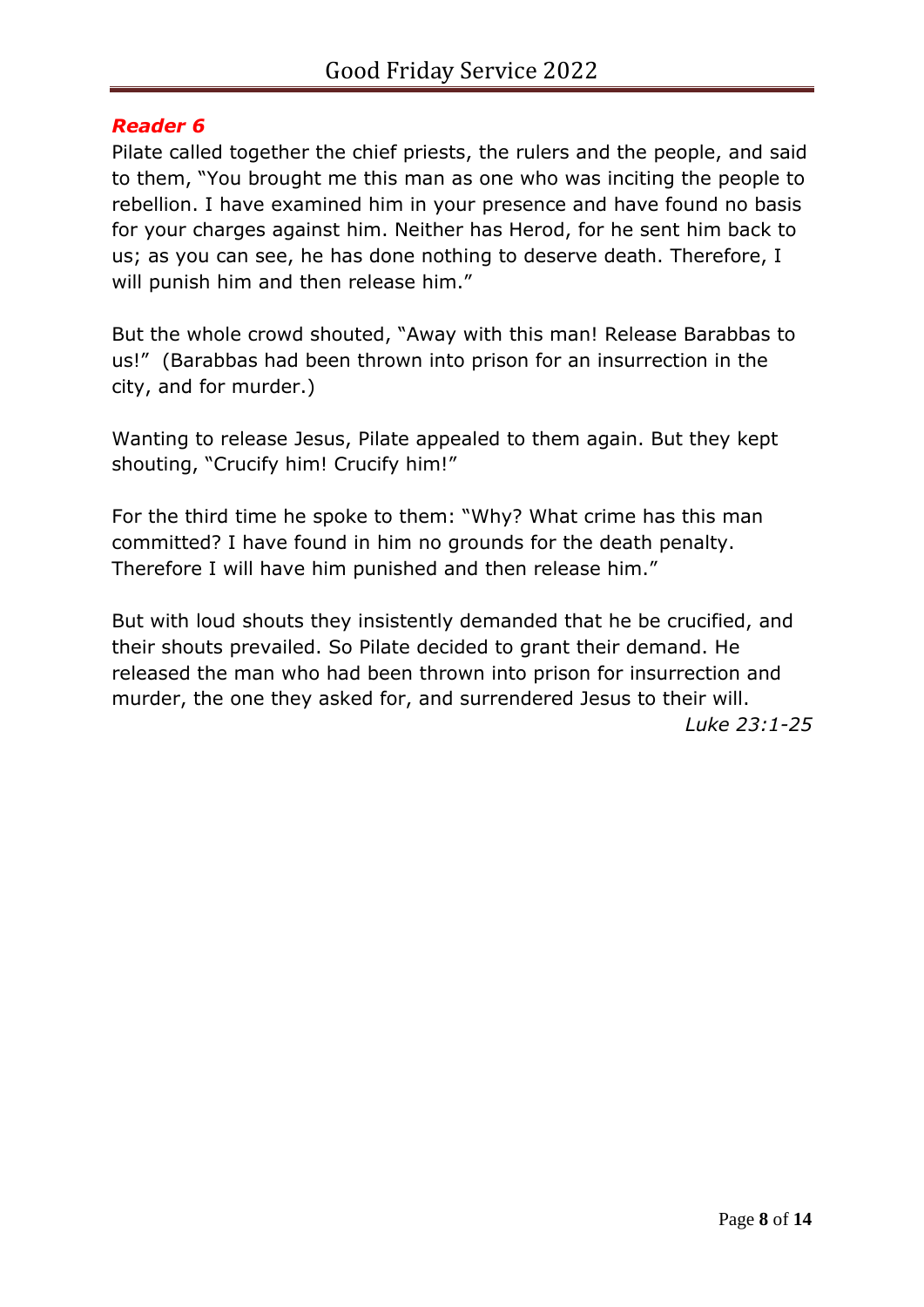# **WHEN I SURVEY THE WONDROUS CROSS – Isaac Watts, Adapted by Edward Miller**

*<https://www.youtube.com/watch?v=2MF9tVfTMXs> – trad - Rockingham* OR *<https://www.youtube.com/watch?v=nMB64-jCsvQ> – O Waly Waly* 

**Leader 2:** "My God, my God, why have you forsaken me? Why are you so far from saving me, so far from my cries of anguish? My God, I cry out by day, but you do not answer, by night, but I find no rest.

But I am a worm and not a man, scorned by everyone, despised by the people. All who see me mock me; they hurl insults, shaking their heads. "He trusts in the LORD," they say, "let the LORD rescue him. Let him deliver him, since he delights in him" But you, LORD, do not be far from me. You are my strength; come quickly to help me. I will declare your name to my people; in the assembly I will praise you."

*Ps 22:1-2,6-8,19,22*

## *Response - ALL*

**<sup>34</sup>** "Who has known the mind of the Lord? Or who has been his counsellor?" **<sup>35</sup>** "Who has ever given to God, that God should repay them?" **<sup>36</sup>** For from him and through him and for him are all things. To him be the glory forever! Amen. *Romans 11:34-36*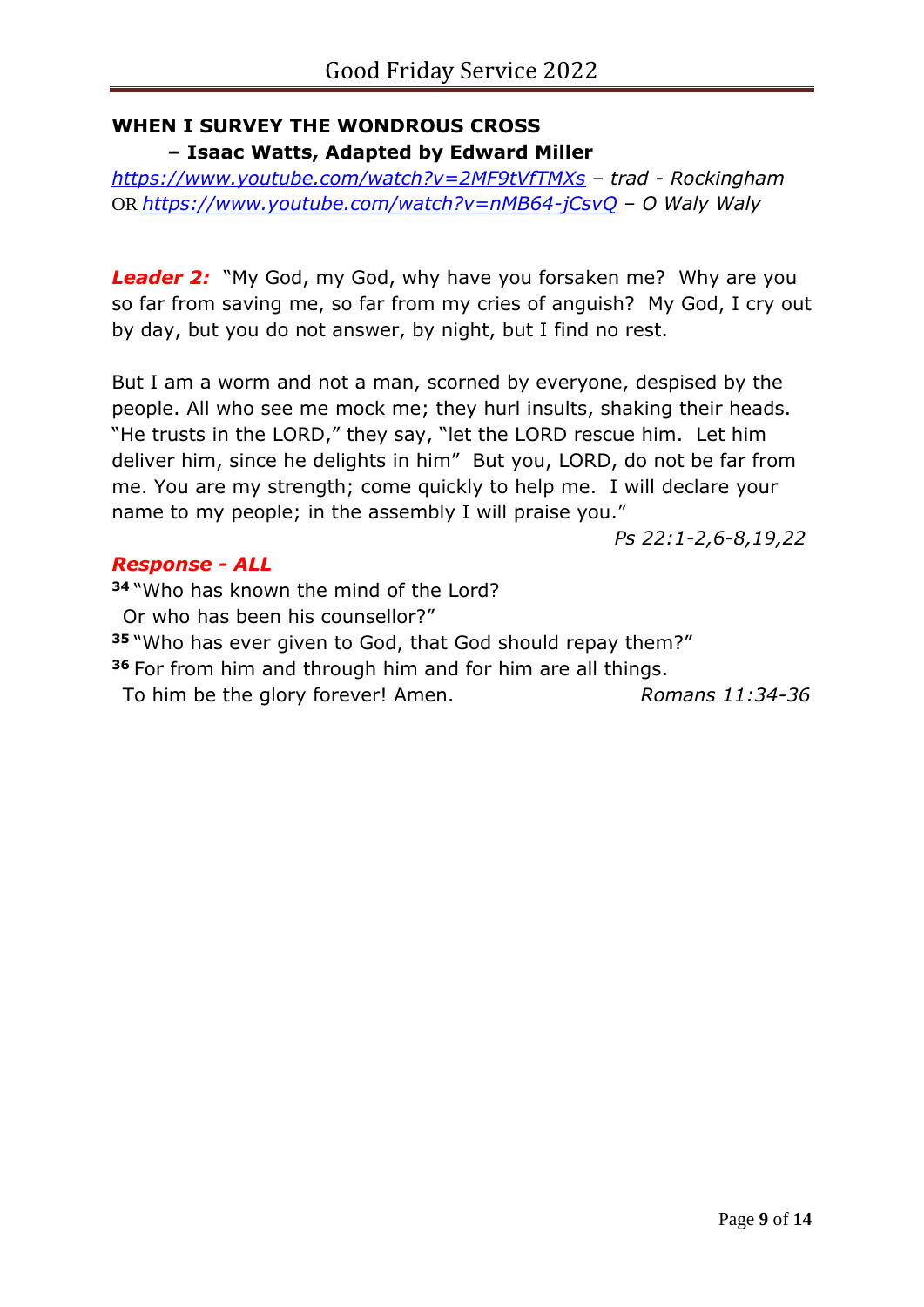So the soldiers took charge of Jesus. Carrying his own cross, he went out to the place of the Skull (which in Aramaic is called Golgotha). There they crucified him, and with him two others—one on each side and Jesus in the middle.

Jesus said, "Father, forgive them, for they do not know what they are doing."

And they divided up his clothes by casting lots.

The people stood watching, and the rulers even sneered at him. They said, "He saved others; let him save himself if he is God's Messiah, the Chosen One."

The soldiers also came up and mocked him. They offered him wine vinegar and said, "If you are the king of the Jews, save yourself."

There was a written notice above him, which read: this is the king of the Jews.

One of the criminals who hung there hurled insults at him: "Aren't you the Messiah? Save yourself and us!"

But the other criminal rebuked him. "Don't you fear God," he said, "since you are under the same sentence? We are punished justly, for we are getting what our deeds deserve. But this man has done nothing wrong."

Then he said, "Jesus, remember me when you come into your kingdom."

Jesus answered him, "Truly I tell you, today you will be with me in paradise."

*John 19: 16b-18, Luke 23:34–43*

**THE SERVANT KING (verse 3) -** GRAHAM KENDRICK *<https://youtu.be/GrQiLEO4D5s?t=143>*

*play Verse 3 and Chorus only*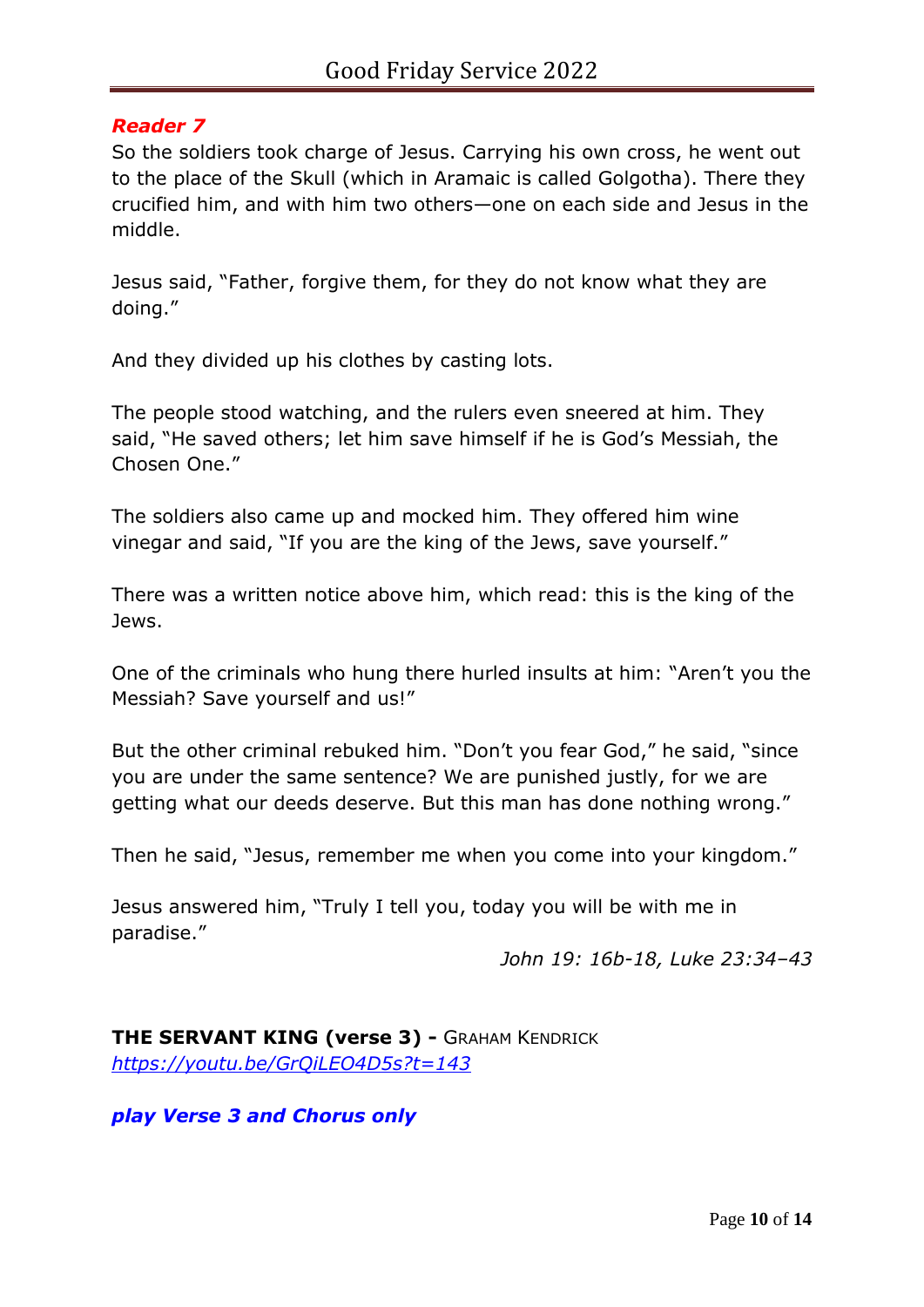# **Jesus prays for all believers – John 17:20-26**

**<sup>20</sup>** I am not praying just for these followers. I am also praying for everyone else who will have faith because of what my followers will say about me. **<sup>21</sup>** I want all of them to be one with each other, just as I am one with you and you are one with me. I also want them to be one with us. Then the people of this world will believe that you sent me.

**<sup>22</sup>** I have honoured my followers in the same way that you honoured me, in order that they may be one with each other, just as we are one. **<sup>23</sup>** I am one with them, and you are one with me, so that they may become completely one. Then this world's people will know that you sent me. They will know that you love my followers as much as you love me.

**<sup>24</sup>** Father, I want everyone you have given me to be with me, wherever I am. Then they will see the glory that you have given me, because you loved me before the world was created. **<sup>25</sup>** Good Father, the people of this world don't know you. But I know you, and my followers know that you sent me. **<sup>26</sup>** I told them what you are like, and I will tell them even more. Then the love that you have for me will become part of them, and I will be one with them.

## **Leader 1**

At noon, darkness came over the whole land until three in the afternoon. And at three in the afternoon Jesus cried out in a loud voice, "Eloi, Eloi, lema sabachthani?" (which means "My God, my God, why have you forsaken me?").

When some of those standing near heard this, they said, "Listen, he's calling Elijah."

Someone ran, filled a sponge with wine vinegar, put it on a staff, and offered it to Jesus to drink. "Now leave him alone. Let's see if Elijah comes to take him down," he said.

With a loud cry, Jesus breathed his last.

#### Short Time of SILENCE

The curtain of the temple was torn in two from top to bottom. And when the centurion, who stood there in front of Jesus, saw how he died, he said, "Surely this man was the Son of God!"

*Mark 15:33–38*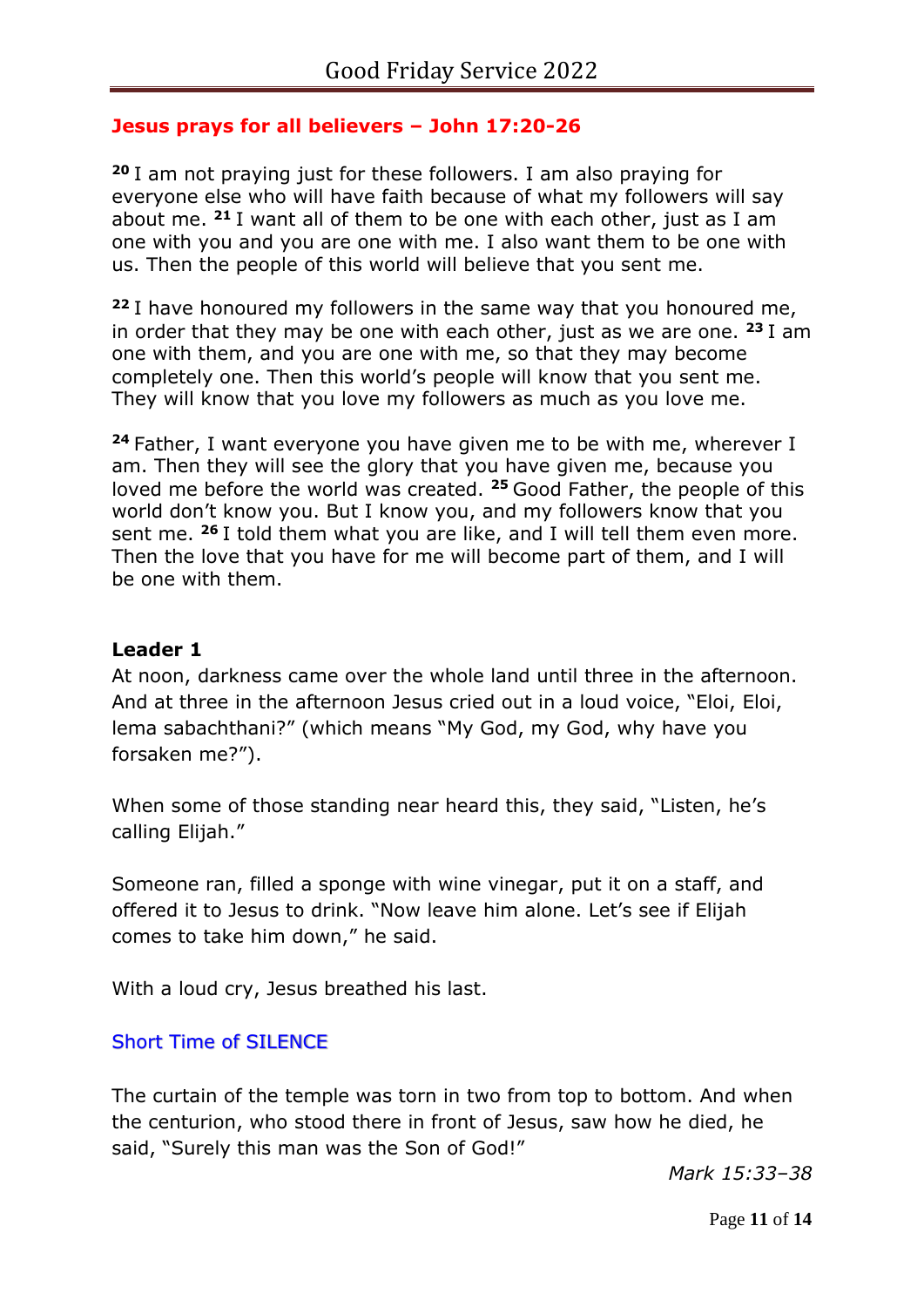# **SONG: IN THE SILENCE OF THIS MOMENT (verse 1 & 2)**

Jerry D. Hamblen | Larry A. Hamblen

*<https://www.youtube.com/watch?v=c-bzS5xiEkA> (instrumental with lyrics)* OR *<https://www.youtube.com/watch?v=tIUwwyv8Hs0> (no lyrics)*

| ALL:      | Therefore I will give him a portion among the great,       |
|-----------|------------------------------------------------------------|
|           | and he will divide the spoils with the strong,             |
|           | because he poured out his life unto death,                 |
|           | and was numbered with the transgressors.                   |
|           | For he bore the sin of many, and made intercession for the |
|           | transgressors.                                             |
|           | Isaiah 53:12                                               |
| Reader 8: | I will declare your name to my people;                     |
|           | in the assembly I will praise you.                         |
|           | You who fear the Lord, praise him!                         |
|           | All you descendants of Jacob, honour him!                  |
|           | Revere him, all you descendants of Israel!                 |
|           | For he has not despised or scorned                         |
|           | the suffering of the afflicted one;                        |
|           | he has not hidden his face from him                        |
|           | but has listened to his cry for help.                      |
|           |                                                            |
| ALL:      | All the ends of the earth                                  |
|           | will remember and turn to the Lord,                        |
|           | and all the families of the nations                        |
|           | will bow down before him,                                  |
|           | for dominion belongs to the Lord                           |
|           | and he rules over the nations.                             |
|           |                                                            |
| Reader 8: | Posterity will serve him:                                  |

eader 8: Posterity will serve him; future generations will be told about the Lord. They will proclaim his righteousness, declaring to a people yet unborn: HE HAS DONE IT! *Psalm 22:19,22-24,27-28,30-31*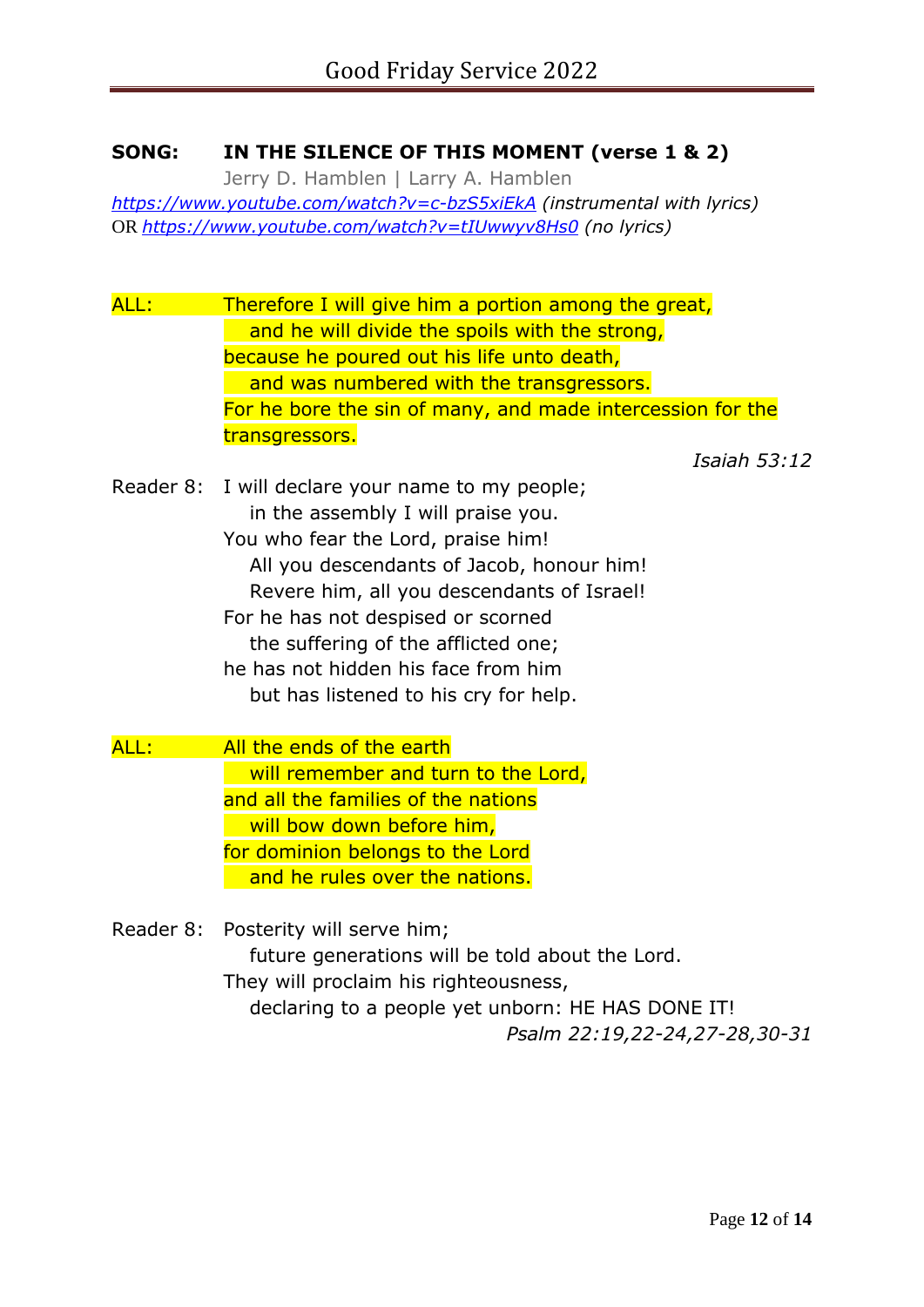Reader 8: "Salvation belongs to our God, who sits on the throne, and to the Lamb."

ALL: "Amen!

Praise and glory and wisdom and thanks and honor and power and strength be to our God for ever and ever. Amen!"

*Revelation 7:10,12*

#### **SONG:**

**Thank you for the cross / Worthy is the Lamb –** DARLENE ZSCHECH **Crown Him with many crowns –** MATTHEW BRIDGES *[https://www.youtube.com/watch?v=0YhoN26G\\_Wo](https://www.youtube.com/watch?v=0YhoN26G_Wo)*

## **Leader 1**

Now it was the day of Preparation, and the next day was to be a special Sabbath. Because the Jewish leaders did not want the bodies left on the crosses during the Sabbath, they asked Pilate to have the legs broken and the bodies taken down. The soldiers therefore came and broke the legs of the first man who had been crucified with Jesus, and then those of the other. But when they came to Jesus and found that he was already dead, they did not break his legs. Instead, one of the soldiers pierced Jesus' side with a spear, bringing a sudden flow of blood and water. The man who saw it has given testimony, and his testimony is true. He knows that he tells the truth, and he testifies so that you also may believe. These things happened so that the scripture would be fulfilled: "Not one of his bones will be broken," and, as another scripture says, "They will look on the one they have pierced."

Later, Joseph of Arimathea asked Pilate for the body of Jesus. Now Joseph was a disciple of Jesus, but secretly because he feared the Jewish leaders. With Pilate's permission, he came and took the body away. He was accompanied by Nicodemus, the man who earlier had visited Jesus at night. Nicodemus brought a mixture of myrrh and aloes, about seventyfive pounds. Taking Jesus' body, the two of them wrapped it, with the spices, in strips of linen. This was in accordance with Jewish burial customs. At the place where Jesus was crucified, there was a garden, and in the garden a new tomb, in which no one had ever been laid. Because it was the Jewish day of Preparation and since the tomb was nearby, they laid Jesus there.